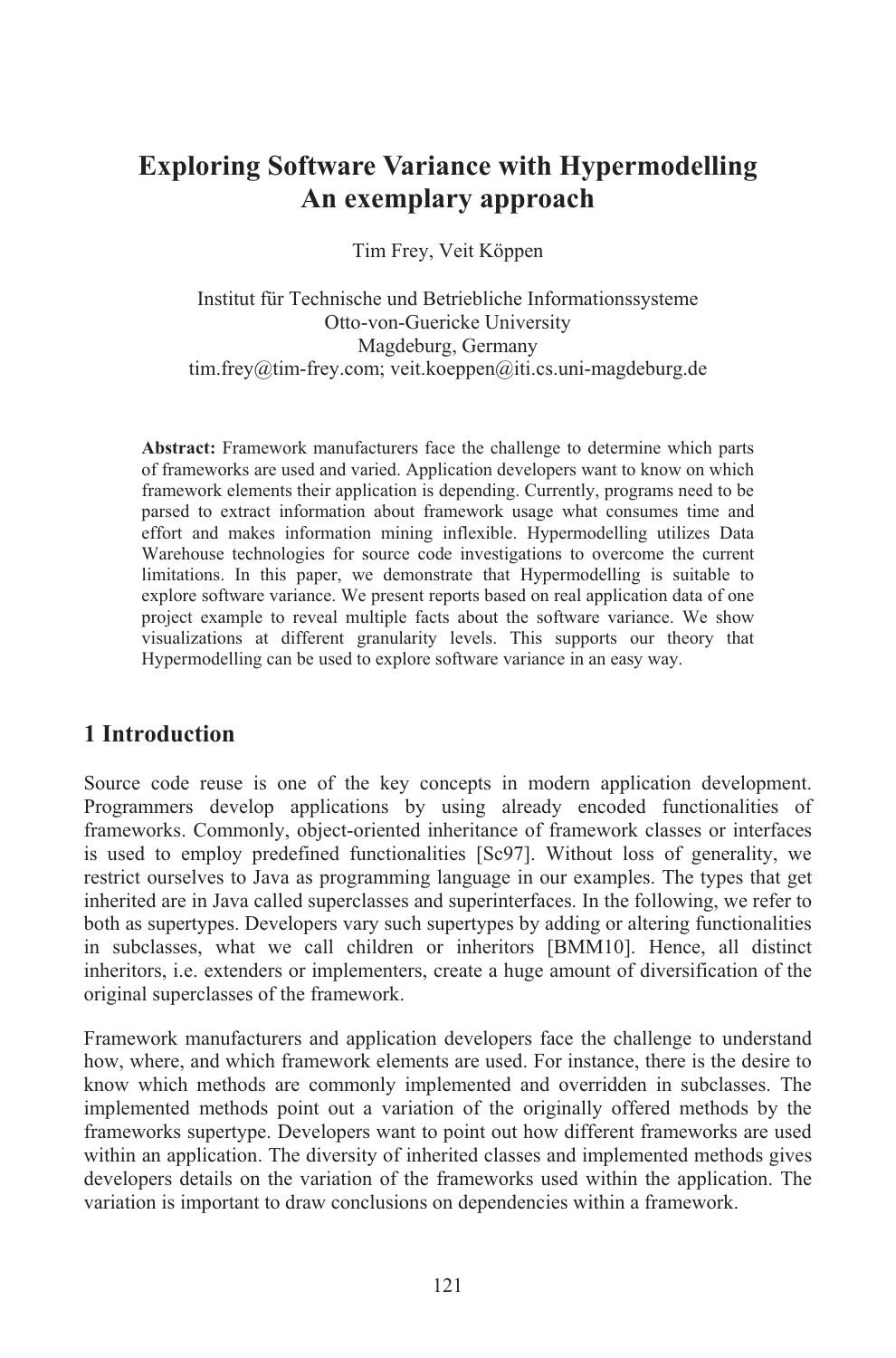However, researchers put a lot of effort on source code mining [BMM10, GHH09, ZZ11]. Source code mining is about extracting facts of source code and associated artifacts to analyze them via machine learning algorithms [BMM10]. A main issue in mining is that there is no standardized infrastructure to extract facts. Thus, before mining starts, facts need to be specified and extracted. This consumes a lot of time and effort. In order to advance source code analysis, we develop the Hypermodelling approach, see for instance [Fr11, FKS11, Fr12]. Hypermodelling utilizes Data Warehouse (DW) technologies to enable and infrastructure an analysis of source code with Online Analytical Processing (OLAP) queries [HKP11]. This enables fast and flexible investigations of source code through queries without having a complex fact-extract scenario.

In our former work on Hypermodelling we visualized rudimentary queries on annotations and inheritance [FKS11]. In this paper, we show that Hypermodelling can be used to explore diverse facts on variances of frameworks. We depict reports and visualizations that reveal facts on software variances at different granularity levels. Hence, our contribution is to demonstrate that Hypermodelling can be used to do investigations on software variance. Our reports give first clues what types of queries can be composed with Hypermodelling. This supports our hypothesis that DW mechanisms can be beneficial for software investigations.

First, we give some background information about Hypermodelling and our used exemplarily used project. In the following, we present and discuss various reports. Then, we describe related approaches and point out their similarity to the usage of our Hypermodelling approach. Lastly, we draw conclusions and give an outlook to future work.

## **2 Background**

In this section, we recap the most important facts of Hypermodelling. Then, we describe details about the project that served as base to generate reports with our Hypermodelling approach.

#### **2.1 Hypermodelling**

Hypermodelling is developed on the idea to program analysis and DW. A more detailed description is available in our former work [Fr11, FKS11, Fr12]. <sup>1</sup> DW systems are an integrative component in business computing [In05]. They are used to assemble data of different sources together. The integrated data are arranged into multi-dimensional data structures, i.e. so called cubes, which serve as base for queries [HKP11]. The queries allow aggregating different relations and hierarchies that occur in the data. For instance, the revenues for a specific salesman in a specific area can be computed for a given time period. Thereby, this query aggregates the region, the salesman and the time in relation

<sup>1</sup>Http://hypermodelling.com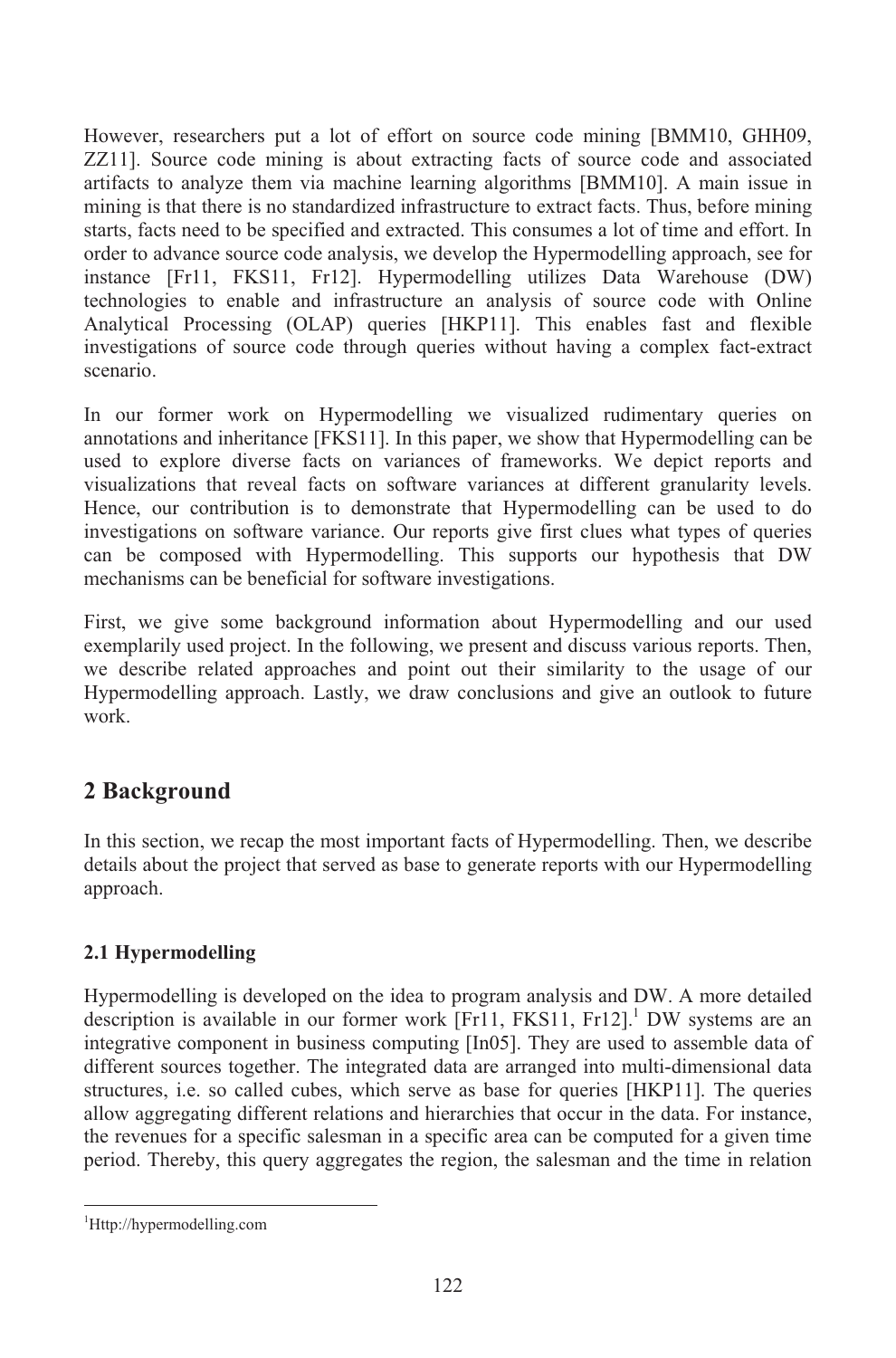to revenue indicator. Likewise, hierarchies can be abstracted. For instance, the region of the salesman can be split into continents, countries and counties and the aggregates are associated with the distinct revenues for those. Likewise, this can be done for other hierarchies, like customer group, year, or department. Generally, the idea is that different aggregations enable detailed investigations.

With Hypermodelling we introduce the idea that programming elements, like annotations or classes, are similar to the data that is used within a DW. For instance, classes are defined within a package hierarchy. Annotations are associated with classes and their members. They are also defined in their own package. This is like the association of a salesman to a region, time period, and revenues. The hierarchies in code are similar to hierarchies of region or time. All together, we load source code into a DW and realize the associations of classes, their inheritance, packages, and annotations as a DW cube. This enables us to built queries on top of this cube and it creates the possibility to compute different aggregations for code. For this paper, we combined the cubes that were presented in our former work [FKS11] and built queries on it. The results of queries on this cube are the reports that we present in this paper.

#### **2.2 The Alfresco Project**

In order to have valid and real world application data, we downloaded a head revision of the Alfresco project<sup>2</sup> from the corresponding version control system. Alfresco is a popular open source content management system, written in Java. Then, we loaded two subprojects (core and repository) of the whole Alfresco project into our DW. Thereby, we also created types, coming out of other projects or the Java standard that were referenced by classes of the Alfresco project. The following measures were computed by queries against the processed cubes that were generated out of the loaded data. The total amount of types in the Alfresco package is 3,651. These 3,651 types consist out of 2,866 classes, 658 interfaces, 124 enumerations, and 3 annotations. The total amount of members is 42,823. These members are divided into three different annotation parameters, 13,694 fields and 29,126 methods. It is interesting that the interfaces declared in the Alfresco project define 4,612 members from which 3,770 are methods and 842 are fields. This means a huge amount of constants is defined by interfaces. Classes define 25,279 methods and 12,852 fields. Enumerations define 77 methods and zero fields. The three Annotations defined in the project define three parameters altogether. In the following, we use this project to exemplarily present reports with the Hypermodelling approach. Note, other projects could be used similarly, e.g., [FKS11].

## **3 Hypermodelling Inheriting Variance**

In the following, we present different reports based on the loaded project. First, we provide an overview on project inheritance statistics. Then, we discuss how and which packages get varied. Afterwards, we drill down to method and type level.

<sup>2</sup> http://www.alfresco.com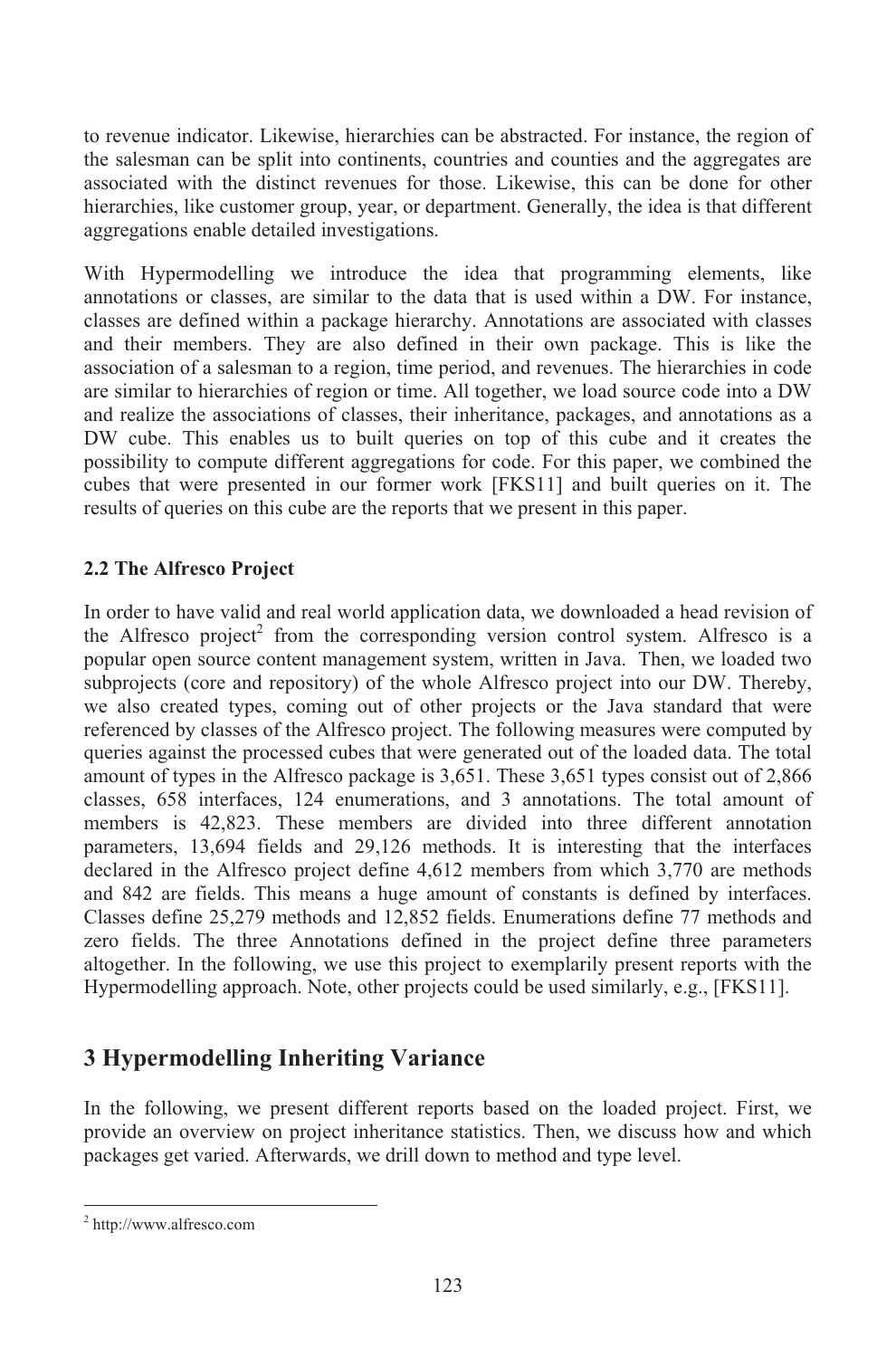#### **3.1 Inheritance Overview**

We present the amount of total inherited types and distinct inherited types in Table 1. Types that are inherited are divided into superclasses and superinterfaces. The total inherited types are the amount of children classes. The distinct types depict how many different types serve as supertypes. The supertype and superinterface row indicates the kinds of used supertypes. It can easily been seen that more classes are extended (2,798) than interfaces are implemented (1,435). We compare the distinct types and see that the situation is different for those. The diversity of classes is less as that for interfaces, but they get more often extended than interfaces get implemented.

|                     | Total inherited<br>types | Distinct inherited<br>types | Implementation ratio<br>(Total/Distinct) |
|---------------------|--------------------------|-----------------------------|------------------------------------------|
| <b>Superclasses</b> | 2.798                    |                             | .42                                      |
| Superinterfaces     | .435                     | 625                         | 2.3                                      |
| Гоtal               |                          | .002                        |                                          |

Table 1: Which kind of type is used as a supertype

We use the indicator implementation ratio. With it, we enable a more concrete comparison of distinct supertypes to the amount of subclassed types: The indicator enables to compare the amount of distinct types with the total inherited types in one number. Since classes or interfaces that implement or extend other types add commonly new functionality to the existing one, they vary the original types. Therefore, we see figure of implementation ratio as one indicator to measure the variance of supertypes.

The figure of the implementation ratio is useful to depict a standard variation. A high or low value is a first indicator how intense supertypes are varied. When the figure is at a high value, we can conclude that the defined standard of the supertype gets aligned a lot. This means that the same types are often implemented or extended. Every time a type is used it gets adapted to the specific application needs. This way, developers have a starting point for further investigations to determine the types, responsible for high variance. This is especially useful, when varied supertypes are updated. If supertypes with a high ratio get updated, many children will be dependent on them. Thus, it is recommendable to investigate how the children adjust the supertype to keep its future version compatible to the inheritors. Furthermore, framework manufacturers can use the ratio indicator to determine which types are mostly adapted. With that information they can investigate how most developers varied the types. It is possible to depict if there is a common use or functionality in the extending types. If so, this functionality can be encapsulated into a new version of the supertype.

Additionally, we provide another perspective in Table 2. There, we show what type of children inherits a supertype. As before, the figure of the implementation ratio is presented. It is important to note that this table does not distinguish between type of the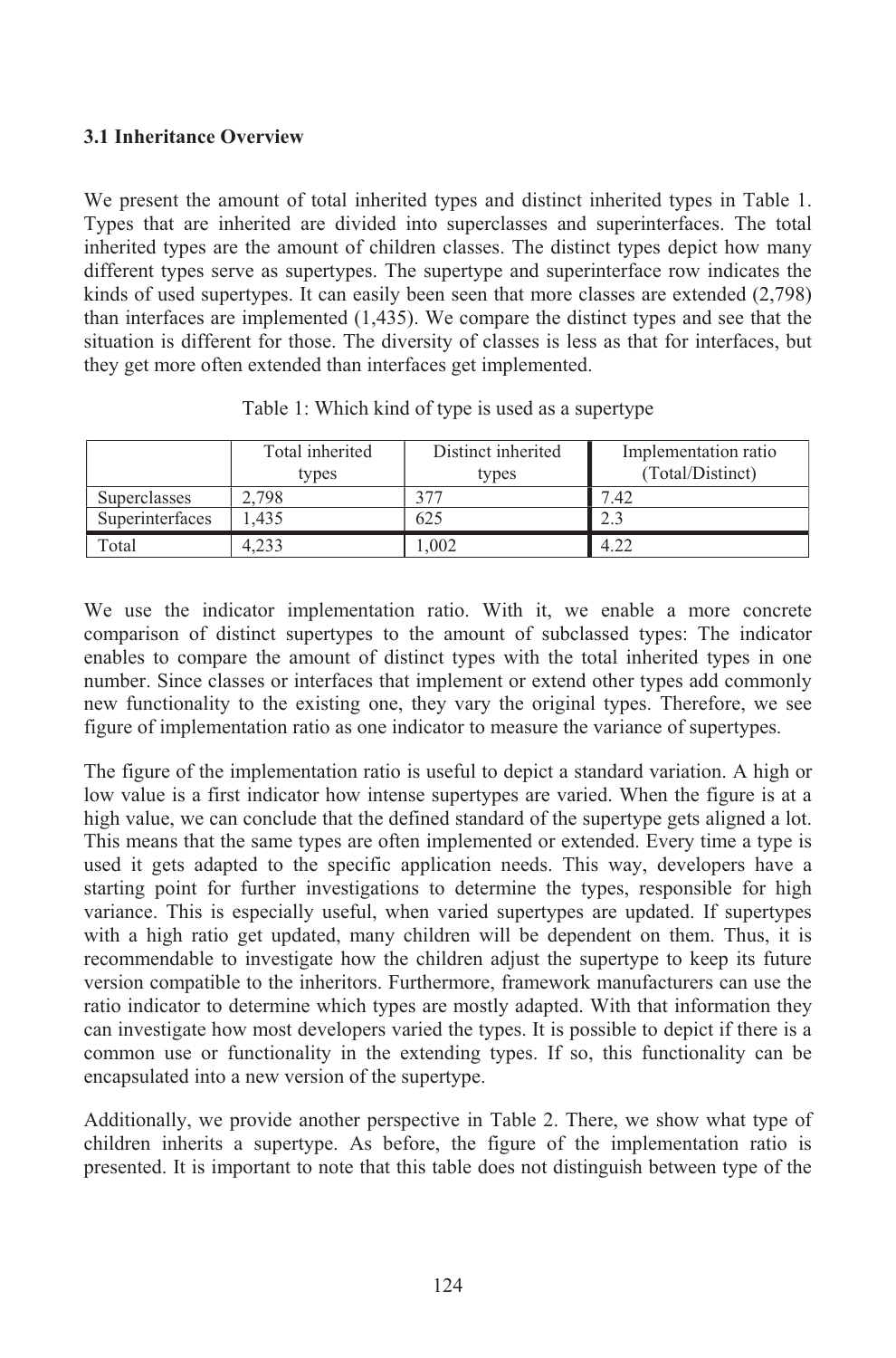supertype, i.e., if the supertype is a class or an interface.<sup>3</sup> In total, most of the implementing types are classes, followed by interfaces, and enumerations. Likewise, this is the same for the distinct inherited types.

|                           | Total<br>inherited | Distinct<br>inherited | Implementation ratio<br>(Total/Distinct) |
|---------------------------|--------------------|-----------------------|------------------------------------------|
| Implementing classes      | 3934               | 967                   | 4.07                                     |
| Implementing interfaces   | 171                |                       | 2.28                                     |
| Implementing enumerations | 128                |                       | 32                                       |
| Total                     | 4233               | 1002                  | 4.22                                     |

Table 2: Which kind of types are the children types

The implementation ratio is very interesting in this table. We assume indicators are led by classes, but we were surprised by enumerations. We can see that 128 enumerations exist in the project and extend only four different supertypes. Since the number of implementing interfaces is in total not much higher (171), we do a drill down (refinement in the hierarchy level). There, we see that 104 children are directly derived from the *Enum* class. 18 from the *EnumLabel* enum, two from the *Comparable* interface and two from *Serializable* interface. Enumerations that have no supertype are derived, by the Java language specification, from the "pure" enum supertype. Therefore, the enumerations show a higher diversity than classes or interfaces. However, we learn from the abstract views of Table 1 and Table 2 that the implementation ratio of classes exceeds interfaces. This means: Classes seem to have a higher variance then interfaces.

#### **3.2 Inheritance and Packages**

We present a more detailed view of the variance of inherited types at the package level in this section. First, we describe the source data that we used to generate various diagrams. Secondly, we present an analysis which package is used most in total numbers. Afterwards, the same analysis is done for distinct numbers. Finally, we show an overview that depicts packages with a high implementation ratio.

#### **3.2.1 Source Data**

Table 3 presents an excerpt of the source data that we use to create our reports. The table shows a query for packages and inherited type indicators. The package hierarchy is expanded to a level where a developer can derive the original or meaning of the package. In total, we split the report into 38 packages that contained the 1,002 distinct supertypes.

We show, that the supertypes used within the project are from the Alfresco project itself. Nearly, half of the total used types is from org. alfresco. Likewise, over  $\frac{3}{4}$  of the distinct types are out of the project itself. Therefore, we compute the implementation ratio without the project itself: It increases over 11.5.

Remarkably is also the ratio for the java.lang package. We perform a drill down into the

<sup>&</sup>lt;sup>3</sup>We leaved this out to avoid a complex anything with anything table.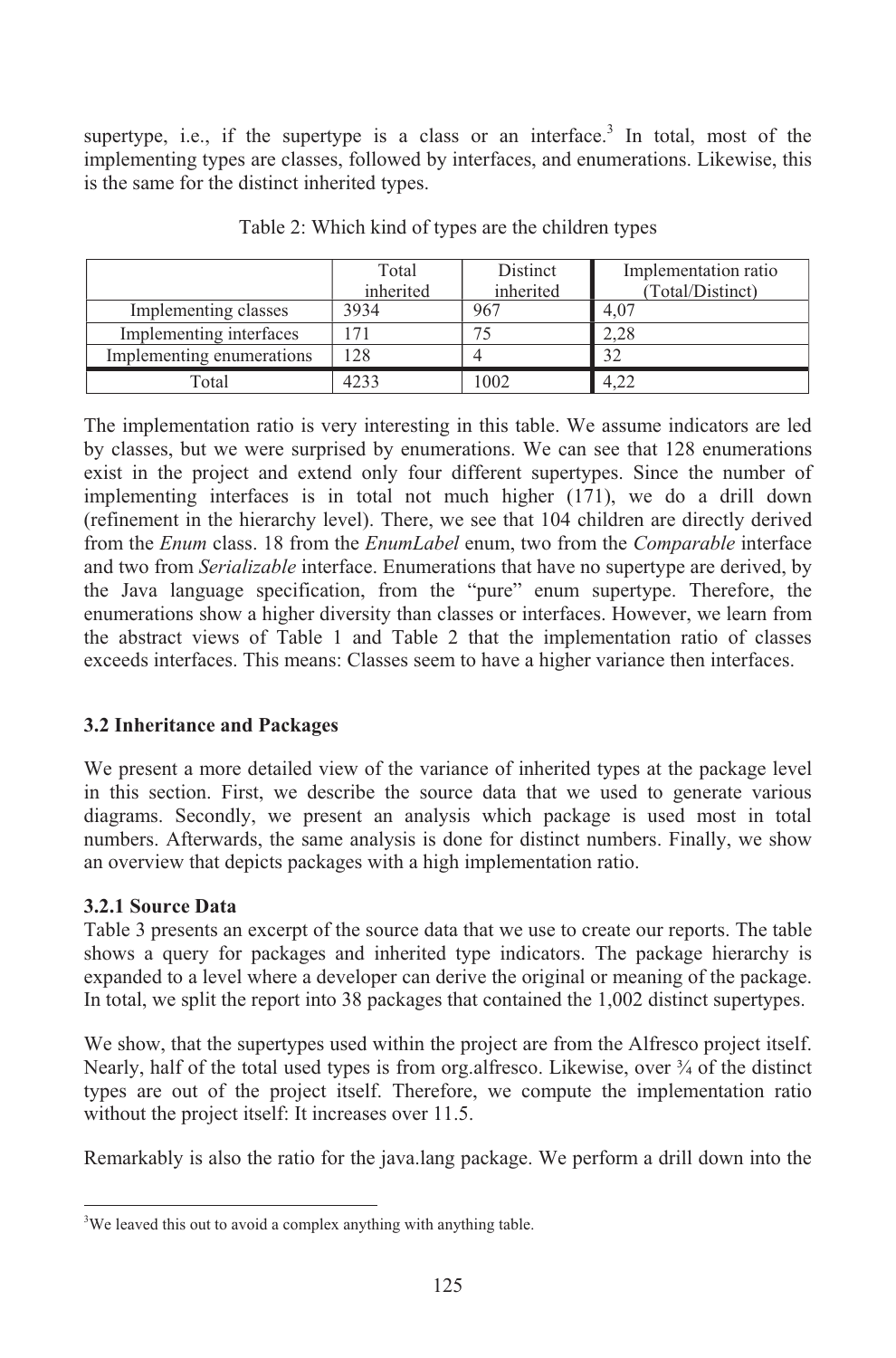used types and discover that 1,195 classes inherit the object class. Likewise, there are enumerations extending the "main" *Enum* and other classes that are extending language functionalities. We conclude that also the java.lang package should be excluded. When it is excluded the average implementation ratio drops down to 4.68. These operations are comparable to drill down, roll-up, and drill-across in the DW domain. This illustrates the application of the Hypermodelling approach. Note that all indicators are directly computed within the cube and only "navigation" is required.

| Package hierarchy    | Total           | <b>Distinct</b> | <b>Implementation ratio</b> |
|----------------------|-----------------|-----------------|-----------------------------|
|                      | inherited types | inherited types | (Total/Distinct)            |
| org.alfresco         | 1,972           | 808             | 2.441                       |
| java.lang            | 1,404           | 11              | 127.64                      |
| org.springframework  | 214             | 40              | 5.35                        |
| junit.framework      | 184             | $\overline{2}$  | 92.0                        |
| org.antlr            | 87              | 6               | 14.5                        |
| Total                | 4,233           | 1,002           | 4.22                        |
| Without org.alfresco | 2,261           | 194             | 11:65                       |
| Without org.alfresco |                 |                 |                             |
| and java.lang        | 857             | 183             | 4.68                        |

Table 3: Exemplary source data of inheritance at the package level

#### **3.2.2 Dependency on Total Packages**

In Figure 1, we visualize dependencies of the Alfresco project on super types. As described before, the java.lang package and the Alfresco package are dominant, therefore we kept them aside. The three emphasized slices, java.io, java.util, and javax.jcr visualize dependencies on java.lang itself. We can also identify a heavy type usage of the spring framework. Furthermore, we can conclude that the index code base contains unit tests, since nearly a quarter is depending on the junit framework.



Figure 1: Dependency on total used types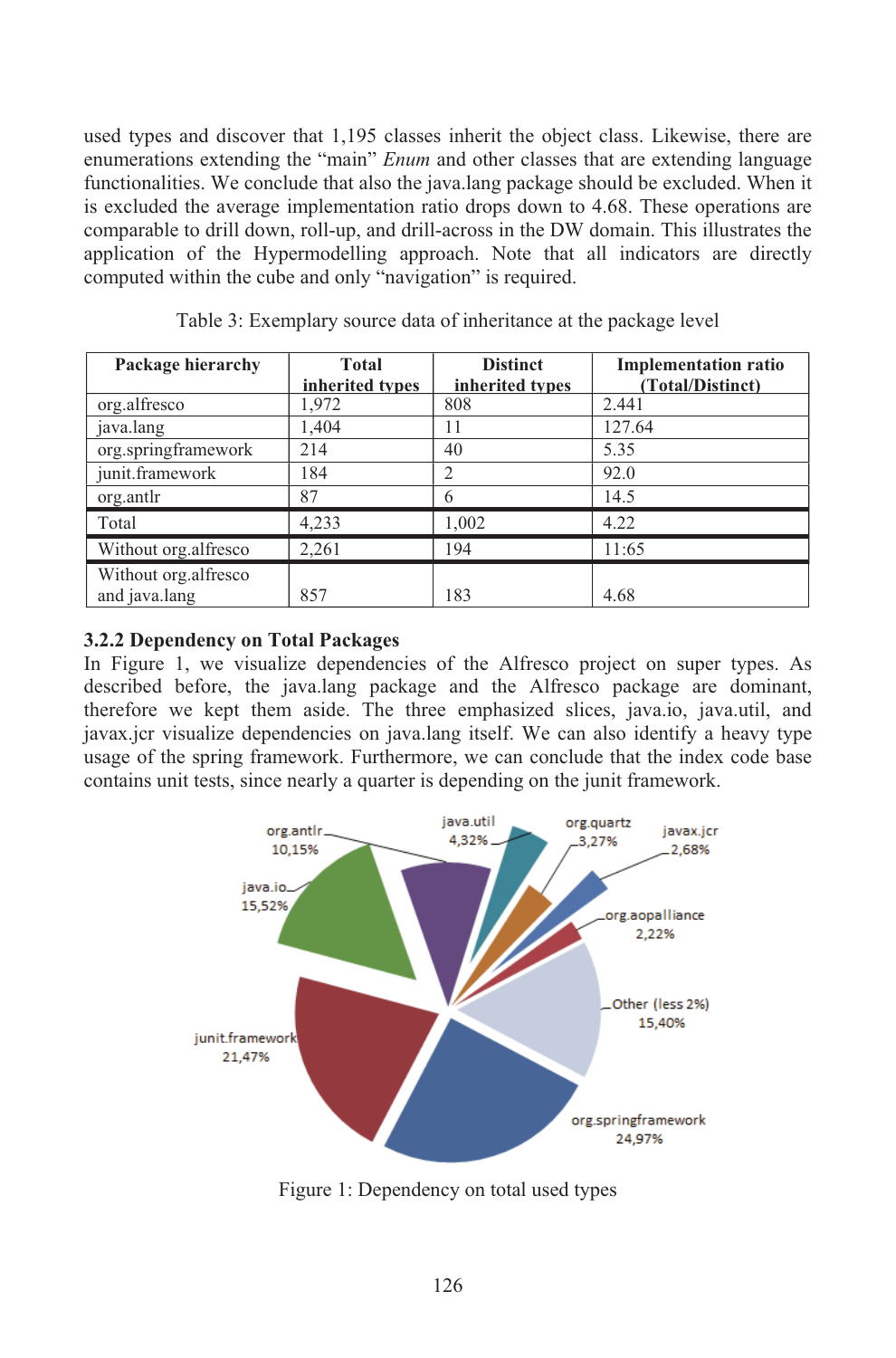#### **3.2.3 Dependency on Distinct Packages**

Figure 2 visualizes the distinct used types within the project. The two main used packages are the Spring framework and the javax.jcr package. The jcr package is widely used, because the analyzed application is a content management system.



Figure 2: Dependency on distinct types

Jcr contains the java content repository types. The Spring framework is used because it is a web and Java enterprise application. All together it is interesting that the chart of distinct types differs from Figure 1. For instance, the Junit framework that is extensively used does not occur, because not many different types of it seem to be used.

#### **3.2.4 Package Variance**

In order to visualize variances of the packages we need a different kind of graphic that does not limit the visualization of one variance on the costs of another. Therefore, we use a bar chart. Figure 3 shows a bar chart of the implementation ratio of the different packages in the project. We only show three packages with the ratio of one as proxy out of space issues. Furthermore, we excluded the java.lang package and the junit.framework package out of their high indicator value. Such outliers would crush the diagram view and differences would hard to be recognized. Lastly, we show the average implementation ratio line with value 4.68 (mean).

Figure 3 enables to depict the packages containing types that have a high variance in their implementation. Therefore, we can see that java.io has a high variation. Likewise, not much distinct types are used often of the aopalliance package. Probably, these are the aspect enhancements. Antlr provides a grammar parser. The high ratio indicates that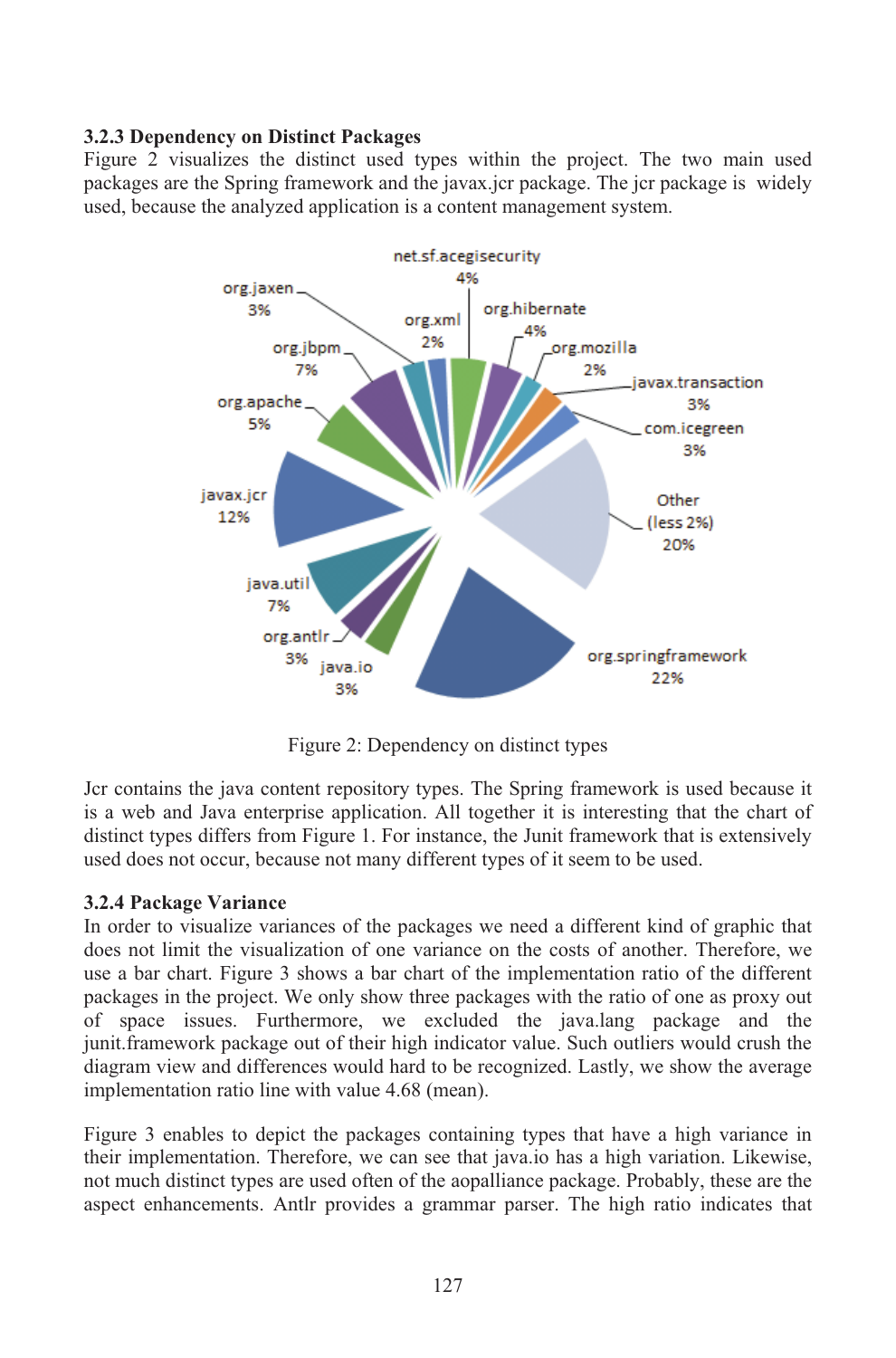various grammars are parsed. Additionally, quartz offers functionality to built timers into the application, what indicates that the Alfresco application uses timers.

Lastly, it is interesting that ibatis, a database table-class mapper, and the Spring framework are used at an average ratio. We interpret this out of the circumstance that spring and ibatis are large frameworks. Thus, the total amount in the package of spring and ibatis is much larger what leads to the different ratio.<sup>4</sup>



Figure 3: Implementation ratio for packages

However, like all other figures, the data of Figure 3 has been retrieved with a simple multi-dimensional expression (MDX-Queries).<sup>5</sup> The query language is declarative and especially created to query multi-dimensional data easily. In order to give an impression about the used query language, we present exemplarily the query that served as foundation to generate Figure 3:

*with member [Implementation Ratio] as [Measures].[Type Inheritance Count] / (count( ([Parent - Type].[Id].children, [Measures].[Type Inheritance Count]) , EXCLUDEEMPTY)*

*SELECT {[Implementation Ratio]} ON COLUMNS , {[Parent - Package hierarchy].[Parent].[All].children} ON ROWS FROM [Inheritance-Annotations-Cube] WHERE ([Package Hierarchy].[Parent].&['org.alfresco'])*

Listing 1: The query of Figure 3

<sup>4</sup>At this point it would be necessary to compare the children packages of the frameworks with the packages of quartz and so on. We do not show them, to stick to the main focus to demonstrate exemplary applications of our approach.

 ${}^{5}$ For further information about the MDX language, see the language reference:

http://msdn.microsoft.com/en-us/library/ms145595.aspx and the XMLA standard: http://xmlforanalysis.com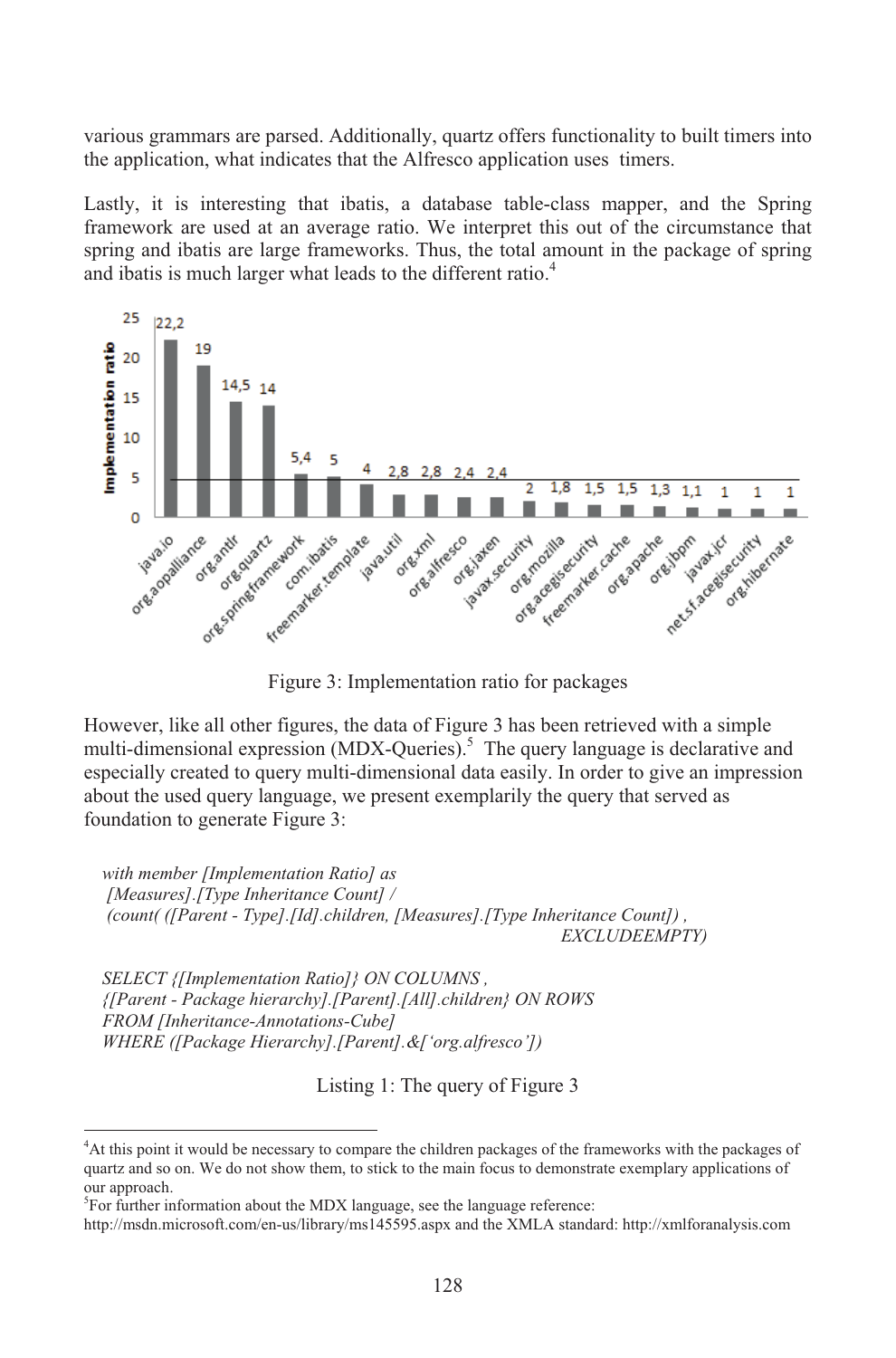In short, the query in Listing 1 computes dynamically the indicator *[Implementation Ratio]*. The quotient is computed by the aggregation of the *[Measures].[Type Inheritance Count])* as dividend and the distinct count of the amount of *[Measures].[Type Inheritance Count])* measures as divisor. The *SELECT* applies the computation to different packages of the corresponding cube (*FROM [Inheritance-Annotations-Cube]*). Lastly, all other packages, except the *org.alfresco* ones, are excluded as inheritors from the computation (*WHERE ([Package Hierarchy].[Parent].&['org.alfresco'])*).

#### **3.3 Method Variance Drilldown**

With the information that is uncovered in the previous section we know that a huge amount of types of the Spring framework is used within the application. Furthermore, a few types out of Junit are intensively used. We present the top used types of the two packages in Table 4. Three columns are already known and show the origin package of supertypes, supertype name, and total inheriting types. We introduce a new indicator of distinct method names in inheriting types to credit our drill down. This measure counts the distinct method names occurring in types. This way, we see how many types subclass a supertype and how much a supertype is varied in total.<sup>6</sup>

| Supertype package   | Supertypename              | <b>Distinct method names</b> | <b>Total</b>      |
|---------------------|----------------------------|------------------------------|-------------------|
|                     |                            | occurring in inheriters      | Inheriting        |
| org.springframework | ApplicationContextAware    | 580                          | 26                |
|                     | InitializingBean           | 578                          | 56                |
|                     | AbstractLifecycleBean      | 351                          | 42                |
|                     | ApplicationListener        | 175                          |                   |
|                     | $\ldots$ in total 40 types | in total $2,374$             | in total<br>214   |
| junit.framework     | TestCase                   | 1326                         | 170               |
|                     | TestSuite                  | 2                            | 14                |
|                     | Total 2 types              | Total ,1328                  | <b>Total: 184</b> |

| Table 4: Excerpt of the top used types of the spring and junit package |  |  |  |  |
|------------------------------------------------------------------------|--|--|--|--|
|                                                                        |  |  |  |  |

#### **3.3.1 Method Variance**

In order to explore the concrete usage of the InitializingBean and TestCase in detail, we generate a report for supertypes and method names of their children. We present an excerpt of the report, sorted after the most implemented method name, in Table 5. The column distinct inherited types shows the amount of children types that use the same method name. For instance 55 of 56 children of the InitializingBean use the name afterPropertiesSet for a method.

<sup>6</sup>Clearly, this enables to create an abstract indicator similar to the implementation ratio at the type level. We do not show it to focus on further possibilities to stick new ways of exploration.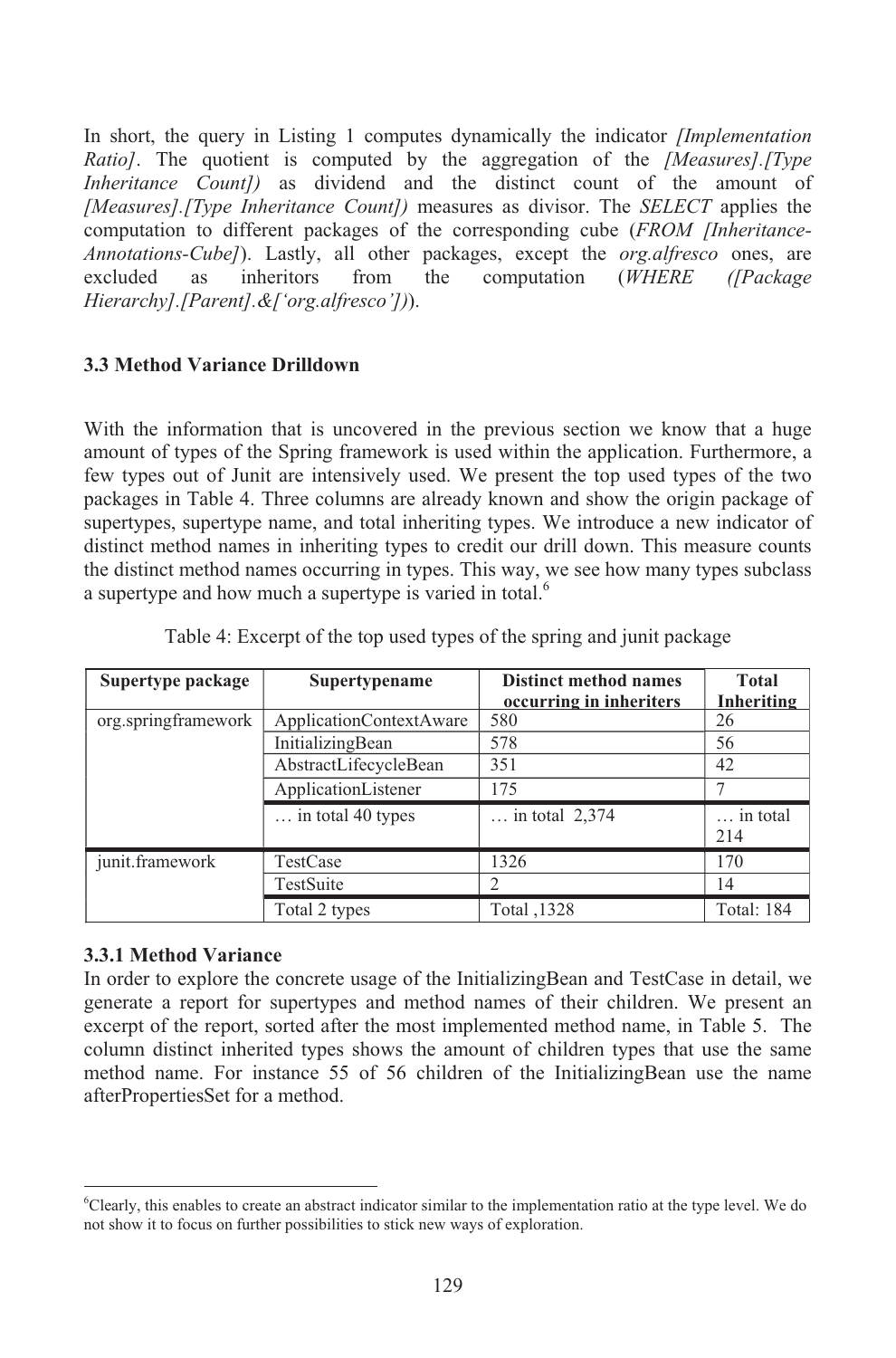We also see that a huge amount of 578 method names for the InitializingBean and 1,326 method names for the TestCase turn up in their subclasses. Currently, we can depict common method names from the table. However, we cannot derive if the intention of a developer is actually to override a method of a supertype. Therefore, we show in the following section how we enhance this approach with source code metadata to get common methods for improved reporting.

| <b>Supertype</b><br>package | <b>Supertype</b> | Methodname                             | <b>Distinct inherited</b><br>types ( <i>i.e.</i> : extenders<br>sharing the method<br>name) |
|-----------------------------|------------------|----------------------------------------|---------------------------------------------------------------------------------------------|
| org.                        | InitializingBean | afterPropertiesSet                     | 55                                                                                          |
| springframework             |                  | setAuthenticationService               | 10                                                                                          |
|                             |                  | setNodeService                         | 9                                                                                           |
|                             |                  | setBeanName                            | 7                                                                                           |
|                             |                  | destroy                                | 6                                                                                           |
|                             |                  | in total 578 distinct<br>member names  | Total distinct types: 56                                                                    |
| junit.framework             | TestCase         | setUp                                  | 139                                                                                         |
|                             |                  | tearDown                               | 73                                                                                          |
|                             |                  | testSetUp                              | 35                                                                                          |
|                             |                  | create                                 | 6                                                                                           |
|                             |                  | in total 1326 distinct<br>member names | Total distinct types: 184                                                                   |

Table 5: Excerpt of the most used method names in supertypes children

#### **3.3.2 Slice by @Override**

Before, we address the problem of the immense amount of different method names within the children of a class, we propose to solve this problem by the usage of metadata annotations that are defined within the Java programming language<sup>7</sup>. Java's annotations allow developers to enrich source code with various structural and logical information. Specifically, the @Override annotation out of the Java standard is of interest in our current case. The Java standard describes the Annotation usage as follows:

#### @Override

"Indicates that a method declaration is intended to override a method declaration in a superclass. If a method is annotated with this annotation type but does not override a superclass method, compilers are required to generate an error message."<sup>8</sup>

This means that the override annotation can be used, but there is no compulsion to do so. Thus, @Overwride marked methods override a method for sure, but overriding can also take place without this annotation. In fact, modern development environments, like Eclipse $\degree$  remind programmers through messages and markers to use the annotation.

 $\frac{7 \text{ http://icp.org/ja/isr/detai?id=175}}{$ 

<sup>8</sup> http://docs.oracle.com/javase/1.5.0/docs/api/java/lang/Override.html

<sup>&</sup>lt;sup>9</sup> http://eclipse.org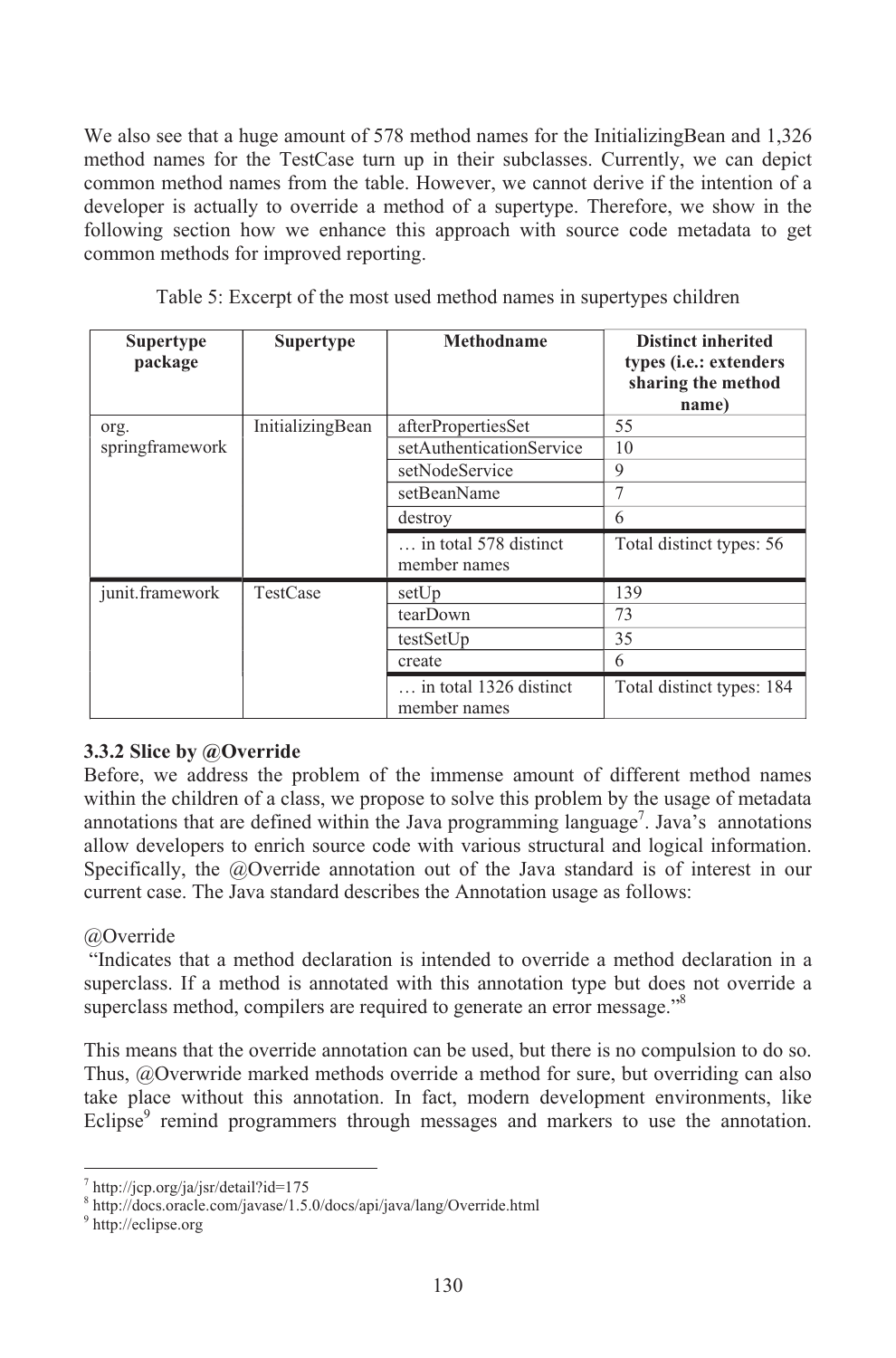Hence, we assume that most overriding methods are marked with the annotation in modern programs. We query how often the annotation is occurring on methods of the Alfresco project. 2,067 methods are annotated with this annotation. In total 3,139 annotations are occurring at methods of the analyzed project. Therefore, we assume that we can use annotation to specialize our former query.

#### **3.3.3 The Report Filtered by @Override**

We present the modified query result for the @Override marked methods of children of TestCase and InitializingBean in Table 6. In contrast to our expectation, the most overridden methods of InitializingBean are not marked @Override. In fact, the annotation is used scarcely, like the distinct inherited type numbers indicate. Nevertheless, we get the methods that are intended to be overridden by developers. The most interesting fact about the distribution of the  $@$ Override annotation is that 21 distinct types seem to use the override annotation at different methods. Only at four methods the override annotation is occurring at the same method name. In contrast to the *InitializingBean* children, project developers seem to have been more sincere about annotating test cases with the annotation. 113 types out of 184 in total got at least one annotation.

Lastly, the result gets even more interesting, when regarding at the Javadoc of the two parent classes. *InitializingBean* defines only one method: afterpropertiesSet<sup>10</sup>. TestCase<sup>11</sup> defines the two @Override marked methods. Hence, InitializingBean extenders override methods out of the supertypes *supertype*.

| <b>Supertype</b><br>package | <b>Supertype</b> | Methodname           | Distinct inherited types (In<br>this case: extenders sharing<br>the method name |
|-----------------------------|------------------|----------------------|---------------------------------------------------------------------------------|
| org.                        | InitializingBean | equals               | 2                                                                               |
| springframework             |                  | Implementation       | $\overline{2}$                                                                  |
|                             |                  | AllowsGuestLogin     |                                                                                 |
|                             |                  | toString             | $\overline{2}$                                                                  |
|                             |                  | transformInternal    | $\overline{2}$                                                                  |
|                             |                  | afterPropertiesSet   |                                                                                 |
|                             |                  | $\ldots$ in total 21 | Total distinct types that got an                                                |
|                             |                  | distinct method      | @Override Annotation                                                            |
| junit.framework             | TestCase         | setUp                | 95                                                                              |
|                             |                  | tearDown             | 53                                                                              |
|                             |                  | Total: 2             | Total distinct types that got an<br>@Override Annotation: 113                   |

Table 6: Excerpt of the most used method names with @Override

#### **3.3.4 An Additional Type-Method Report Filtered by @Override**

Surprised, by the previous results of overridden methods, we depict further inherited types that have a huge amount of overridden methods. Our choice for the concrete types is made out of their name, indicating what they are used for. Additionally, we investigate

 $10$  http://static.springsource.org/spring/docs/2.5.x/api/org/springframework/beans/factory/InitializingBean.html

<sup>11</sup> http://www.junit.org/apidocs/junit/framework/TestCase.html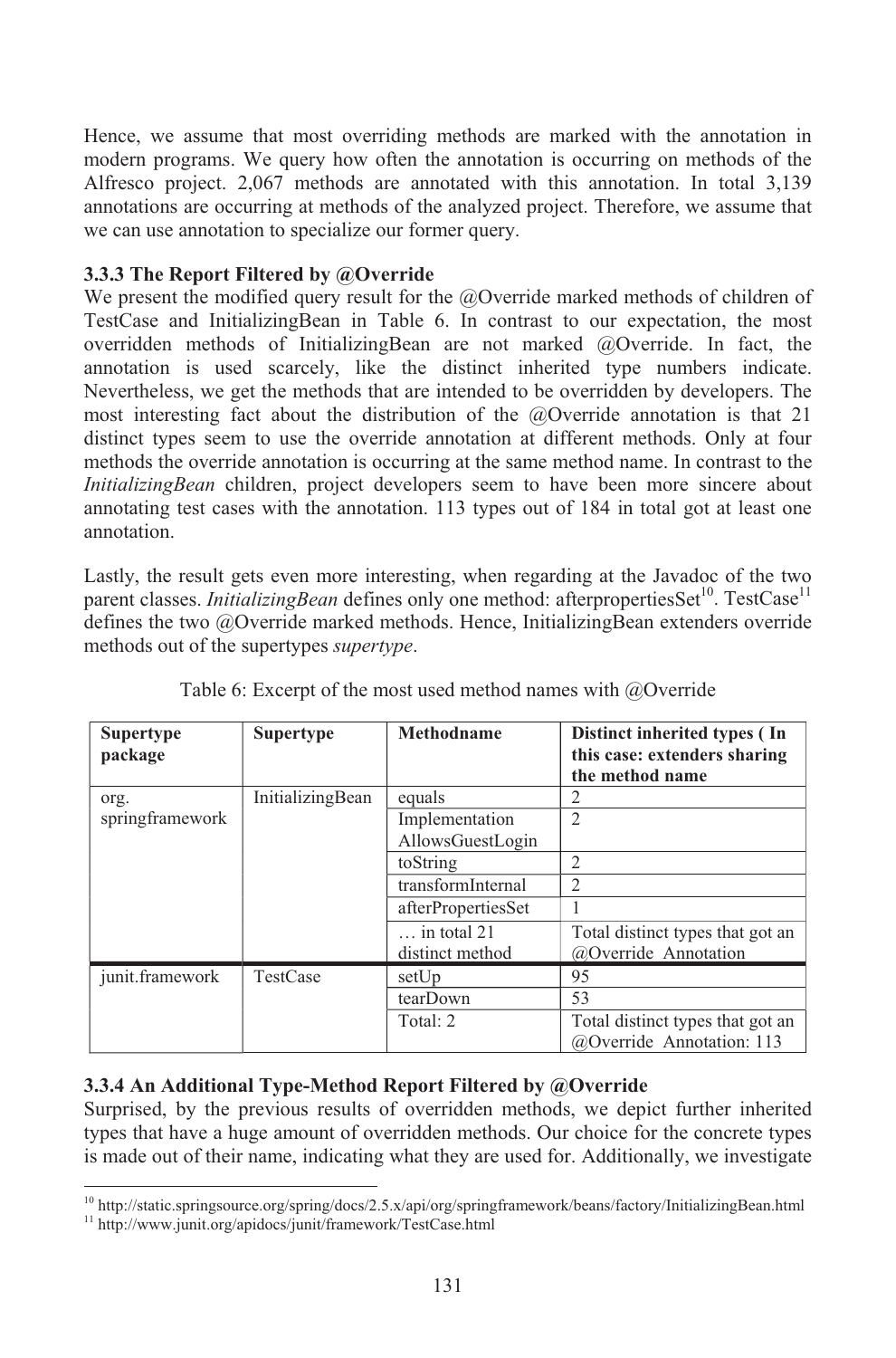the methods that are defined by the supertype themselves and compared those method names with the ones defined by the inheritors. In the following, we present different types shown in Table 7.

Serializable is a well known Java flag interface. However, the Serializable interface does not define any methods. It is interesting that inheritors seem to be attracted to override toString, equals, and hashCode that are originally coming out of the object class. Thus, if we ask an Alfresco programmer which methods serializable class needs, he will probably answer: "toString, equals, and hashCode".

The *TransactionListenerAdapter* offers five methods whereby three get overridden by subclasses. All together, it seems if the "after the transaction methods" are more common to be adjusted by the application logic. Methods of the *Object* class get overridden what brings up the idea that those should maybe excluded in a query if the focus is purely set to be on other types.

The *EntityLookupCallbackDAOAdapter* is highly customized within the application. This is quite logical, since data access objects (DAO) are used to persist different classes of the domain model of an application. All together is seems that the delete methods seem to work more generically than the retrial or update methods since they do not get adapted this much.

| <b>Supertype</b> | Methodname          | Overriding     | <b>Exists in</b> | <b>Additional</b> |
|------------------|---------------------|----------------|------------------|-------------------|
|                  |                     | <b>Types</b>   | Supertype?       | methods in        |
|                  |                     |                |                  | supertype         |
| Serializable     | toString            | 42             | no               |                   |
|                  | equals              | 33             | no               |                   |
|                  | hashCode            | 32             | no               |                   |
|                  | getInviteeEmail     | $\overline{2}$ | no               |                   |
|                  | getInviteeFirstName | $\overline{2}$ | no               |                   |
|                  | getInviteeLastName  | $\overline{c}$ | no               |                   |
|                  | clone               | $\overline{2}$ | no               |                   |
|                  | getInvitationType   | $\overline{2}$ | no               |                   |
|                  | initialiseHandler   | 1              | no               |                   |
| Transaction      | afterCommit         | 21             | yes              | flush             |
| Listener         | afterRollback       | 11             | yes              |                   |
| Adapter          | beforeCommit        | 6              | yes              | beforeCompletion  |
|                  | equals              | $\overline{4}$ | no               |                   |
|                  | hashCode            | 3              | no               |                   |
|                  | toString            | 1              | no               |                   |
| Entity           | updateValue         | 5              | yes              | deleteByValue     |
| Lookup           | findByValue         | 5              | yes              |                   |
| Callback         | getValueKey         | 5              | yes              |                   |
| DAOAdaptor       | deleteByKey         | $\overline{2}$ | yes              |                   |

Table 7: Common inherited types and @Override marked methods in children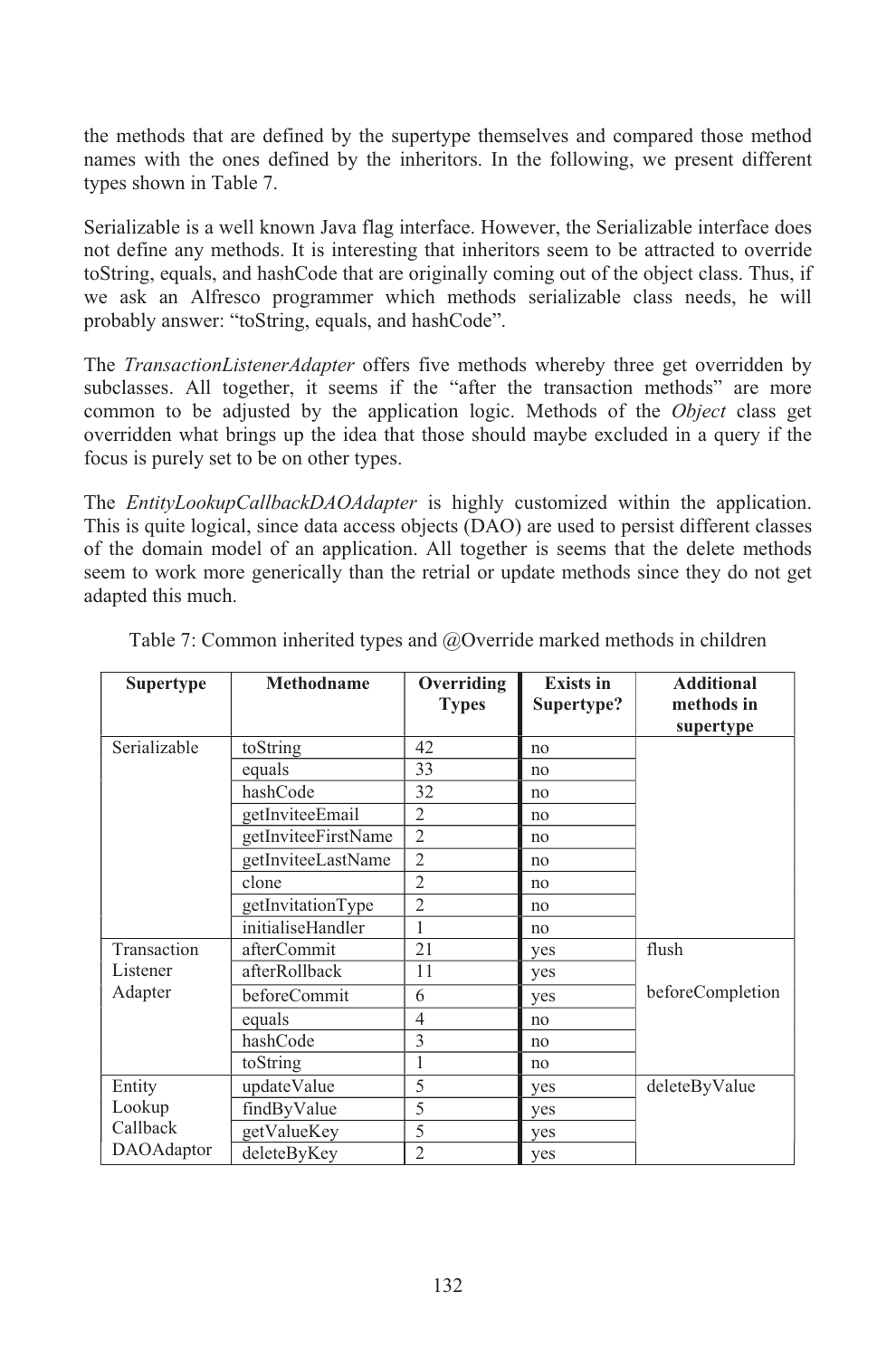#### **3.3.4 Method Variance Roll Up Enriched with @Override**

Overall, we learn that override annotations are used within the project. Even if they are not applied consequently the amount of 2,067 annotated methods is immense. Hence, we present a roll up to all types that contain overridden methods.

#### **Report Source Data**

Table 8 shows an excerpt of the report that we generate through a roll up from the Spring and Junit package. The distinct inheriting types specify the amount of types that extend or implement the supertype. The overridden methods specify how many methods of the children carry the @Override annotation. The total methods amount is sliced by the method names (distinct method names). The C and I indicate if the supertype is a class or a method. Lastly, we introduce the overridden method implementation ratio. This ratio indicates the average amount of overridden methods per type. A higher ratio means that more methods in total of the type get overridden and the variation of the children is probably higher. Such, framework manufacturers can determine the types that get varied the most by developers.

| Class/<br><b>Interface</b> | Type name       | <b>Distinct</b><br>inheriting<br>types | <b>Total</b><br>overridden<br>methods | <b>Distinct</b><br>method<br>names | <b>Implementation ratio</b><br>(Total methods/<br>Distinct types) |
|----------------------------|-----------------|----------------------------------------|---------------------------------------|------------------------------------|-------------------------------------------------------------------|
|                            | Object          | 184                                    | 353                                   | 47                                 | 1.918                                                             |
|                            | TestCase        | 113                                    | 150                                   |                                    | 1.327                                                             |
|                            | Serializable    | 42                                     | 88                                    |                                    | 2,095                                                             |
|                            | Transaction     | 26                                     | 46                                    | 6                                  | 1.769                                                             |
|                            | ListenerAdapter |                                        |                                       |                                    |                                                                   |

Table 8: Excerpt of the most used method names with @Override

#### **Relations with Figures**

We present how different figures of the report relate to each other in Figure 4. We eliminate outliers from the source report data to have a clear distribution of the points of the data. We exclude the *Object* class that serves as parent class, if no other is given and *TestCase* out of its extreme usage. Additionally, we exclude types having less children then three to avoid an intense cluster. All together, 63 adequate values left as base for visualization. Founded on those values, we present the charts to have a first look for trends that maybe excel out of the diverse variance figures.

Figure 4a shows the relation of the total amount of overridden methods to inheriting types. We see that the amount of overridden methods grows with the types. We added a linear trend based on these values. The big picture is that a linear growth seems to exist. We conclude that it seems when types inherit a supertype they also override methods.

Figure 4b shows the relation of inheriting types to distinct overridden methods within the children types. We assume that the circled space marks a cluster. This would be logical, since we guess that the amount of methods of a type is in most cases within a certain range. However, there are outliers in the X and Y direction. The Y direction seems to be the case for a tiny amount of inheritors, what means: A large amount of methods of supertypes is overridden, but not many other types inherit from the same supertype. In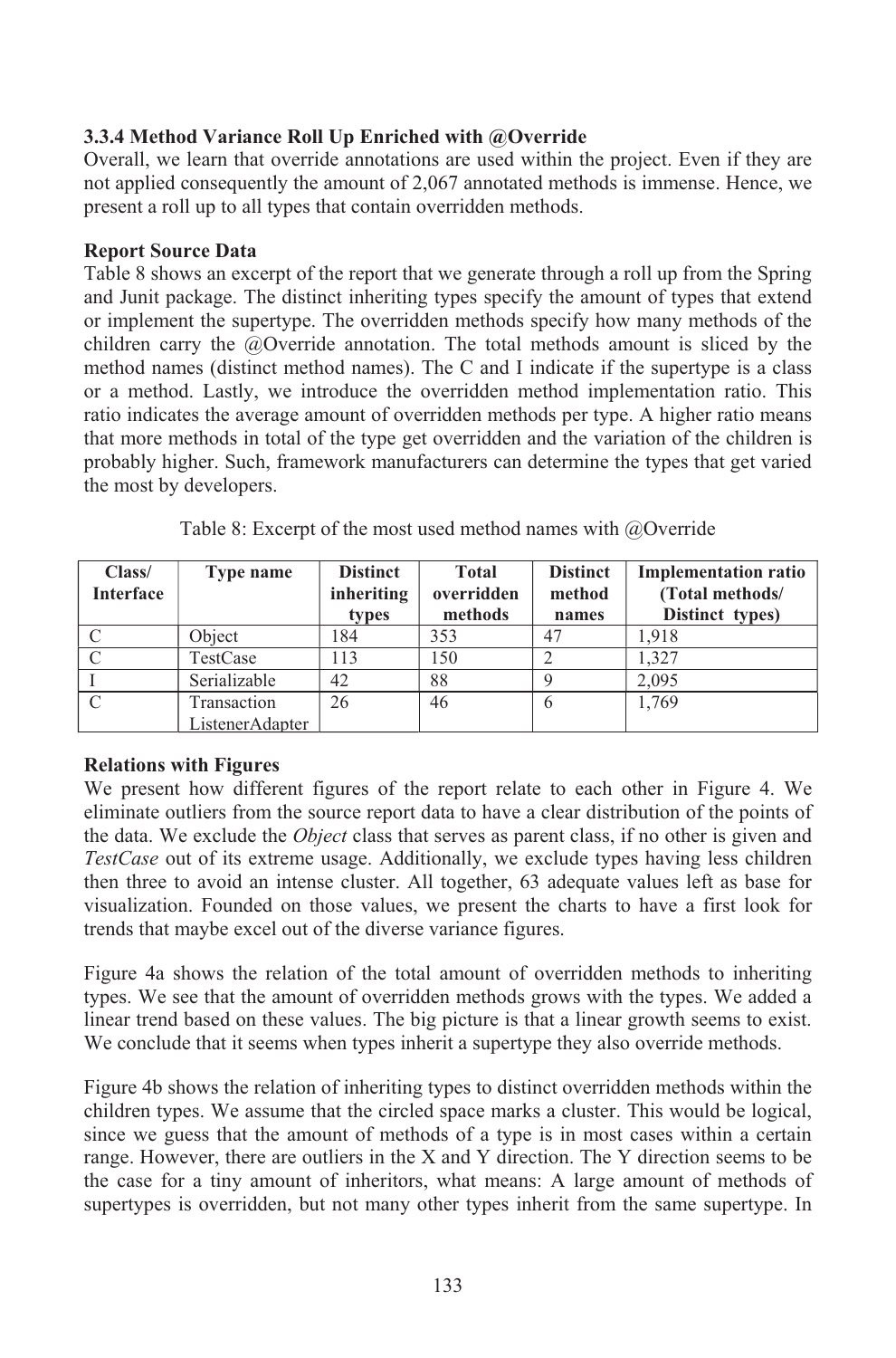contrast to the Y direction, the X direction shows many inheritors that map to a small amount of distinct overridden method names.

We present the implementation ratio distribution for various types in Figure 4c. The inheritance ratio values are sequenced following the amount of the inheritors of a type. For us it seems that the ratio values are mostly arranged within a certain range and a few outliers exist. All the more, the median of all values is arranged at 3.33, what is on top of the guessed range.

Out of the guessed range of the ratio before, we reorder the ratio values in Figure 4d. The ratio expresses the average overridden methods for a type. Since distinct method names are not expressed in this relation, we order the ratio values following the amount of types in Figure 4d. The outliers seem to grow in value in relation to methods. In the graphic we show a linear trend for this. However, the trend is not supported by many values to make any predictions. There exists a cluster that we emphasize through a circle. This cluster seems to map the prior mentioned range in Figure 4c to one spot. Thus, we assume all our values seem to have a relation and be dependent on each other. Though, more detailed investigations are required to verify our assumptions we depict from the diagrams.



Figure 4: Relations of different inheritance indicators

## **4 Related Work**

Related to the idea of Hypermodelling is the area of source code mining [GHH09]. Our approach to study software variance based on subclassing is especially near the idea to mine subclassing directives from existing code [BMM10]. Mining subclassing directives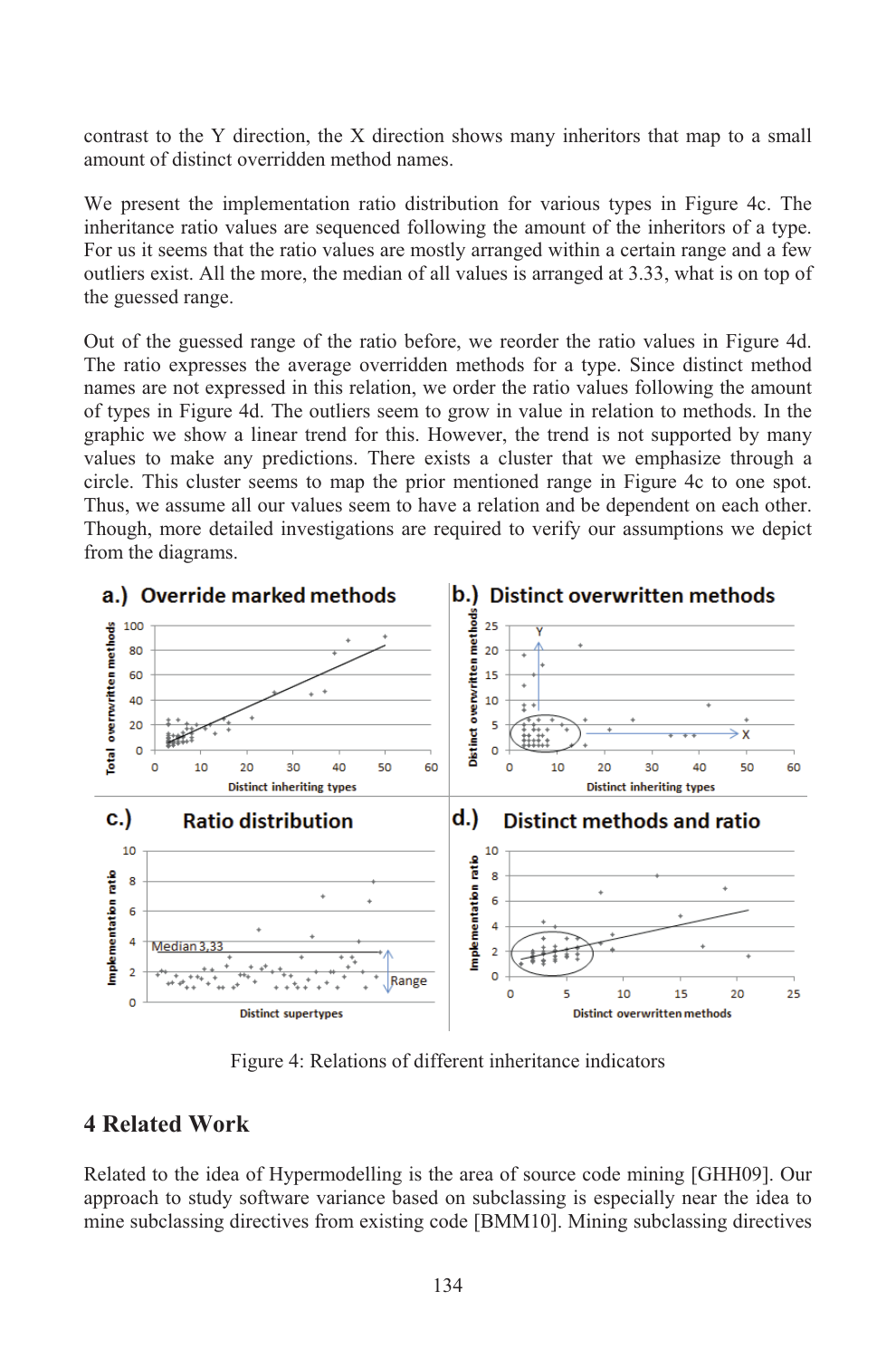is about to uncover which methods are most used by extenders of classes to create a recommender system for developers to assist them in the integrated development environment. In order to generate these directives, the code is parsed and facts get extracted into a binary matrix by static analysis. Then, an algorithm is applied to generate directives. Our Hypermodelling approach overcomes the limitation to do a static analysis to uncover facts. Facts can be revealed via a query from the DW. Furthermore, we show that Hypermodelling is not limited to one fixed fact set: Plenty of facts can be extracted and visualized. Therefore, we already show that there exist more complex subclassing directives. For instance, methods that extend the *Serializable* interface often override three different methods of the object class. The method presented in the mining subclasses paper [BMM10] would not uncover this information. Moreover, our reports showed that different kinds of slices can be built to investigate source code and to visualize them to gain more knowledge. However, we do not see Hypermodelling in competition to such traditional mining approaches. Rather, Hypermodelling as integrative component to access the different facts about source code.

The usage of Business Intelligence is already mentioned in the literature. Since Business Intelligence is often used as a term for all associated technologies, like OLAP or DW this can be seen related. Software Intelligence (SI) [HX10] describes this idea on an abstract level. In spite of the relation to SI, Hypermodelling is still unique. SI neither proposes multi-dimensional models nor takes the fact into account how DW technology can be used. Lastly, no reports about code are shown and mentioned.

In [Pa03] a method to control a software development project with metrics is described. There, a Metrics Warehouse is mentioned. Since the measures computed in the paper represent somehow metrics of source code this seems first to be related. However, the metrics described are economic project figures, not representing code metrics. Even though, we think the idea to steer a project based on reports similar to the ones presented in this paper can be an interesting trail for the future.

## **5 Conclusions and Future Work**

We presented different reports based on the Alfresco application. We explored different types of parent – children relations of software variance. We showed a difference in the variance of classes and interfaces at the exemplarily project level. Through drill downs we depicted variance differences of frameworks. Furthermore, we depicted two different figures to express the dependency on a framework. Investigations about the method variance of subclasses illuminated the fact: The methods of subclasses exceed probably a pure relation to supertypes methods. Commonly, there exists an undercurrent that methods of a supertypes subclasses share method names of another supertype. Thereby, we also demonstrated that Hypermodelling reports can be discriminated with dynamic factors, like metadata annotations, to enhance results. We showed diagrams that supported the following: The indicators, used within the paper to draw conclusions about inheritance variance seem to be linked. Lastly, we presented related work that described research that has potentially synergy effects with Hypermodelling.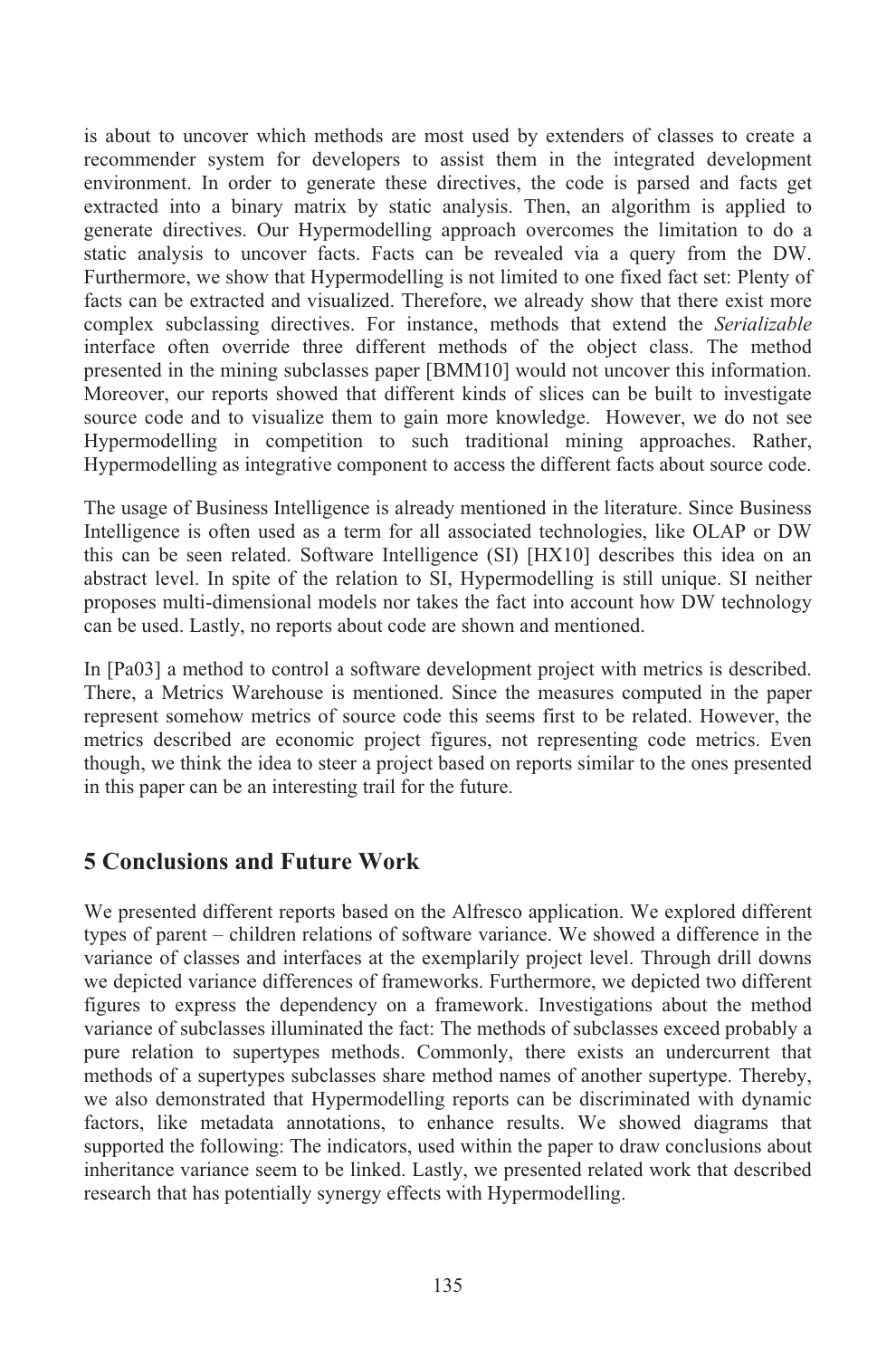However, the main intention of this paper is to present how the Hypermodelling approach can be applied to investigate software variance. We described at various points that we adjusted the queries. Thus, the key figure is that all statistics shown in this paper can be redone with queries. Those can easily be adjusted to the specific need. The diversity of the reports showed that we were capable to use the Hypermodelling approach to reveal facts about software variance that would be complex and expensive to be uncovered otherwise. The diversity of the reports was only possible because Hypermodelling is designed to uncover such facts with queries. All together, we see the flexibility of Hypermodelling as support that Hypermodelling can advance source code mining.

We see future work divided into two different trails. First, we think it is necessary to advance the Hypermodelling approach itself. That means that more facts and different cubes need to be built to enable other investigation of source code. Currently, we are planning extensions like caller-callee relationships. Secondly, we see the need to load a larger code base and different projects into the same warehouse to intensify and evaluate our investigations. Thereby, we see the necessity to derive standard reports for software variance. In order to create those, we see the presented reports as origin for further developments.

Nonetheless, Hypermodelling is mainly about the infrastructure to explore source code with queries. Therefore, we feel the emerging need to work together with source code mining experts and widen the possibilities of source code mining.

#### **References**

- [Sc97] H.-A. Schmid. Systematic Framework Design by Generalization. Communications of the ACM, Vol.40/No.10, Oct. 97, pp. 48-51
- [BMM10] M. Bruch, M. Mezini, and M. Monperrus, "Mining subclassing directives to improve framework reuse," in Proc. Working Conference on Mining Software Repositories. IEEE Computer Society, 2010, pp. 141–150.
- [GHH09] M. W. Godfrey, A. E. Hassan, J. D. Herbsleb et al.. Future of mining software archives: A roundtable. IEEE. 2009
- [ZZ11] J. Sliwerski, T. Zimmermann, A. Zeller. Don't Program on Fridays! How to Locate Fix-Inducing Changes. In Proceedings of the 7th Workshop Software Reengineering, 2005
- [Fr11] T. Frey. Vorschlag Hypermodelling: Data Warehousing für Quelltext. 23rd GI Workshop on Foundations of Databases. CEUR-WS, pages. 2011. pp.55-60.
- [FKS11] T. Frey, V. Köppen, G. Saake. Hypermodelling Introducing Multi-dimensional Concern Reverse Engineering**.** In 2nd International ACM/GI Workshop on Digital Engineering (IWDE)*,* Magdeburg, Germany, 2011. http://hypermodelling.com
- [Fr12] T. Frey, Hypermodelling for Drag and Drop Concern Queries. Proceedings of Software Engineering 2010 (SE2012). Gesellschaft für Informatik (GI), Berlin, Germany. 2012
- [In05] W. H. Inmon. Building the Data Warehouse. 4th ed., J.Wiley & Sons, New York. USA. 2005.
- [HX10] A. E. Hassan, T. Xie. Software Intelligence: Future of Mining Software Engineering Data. In Proceedings of FSE/SDP Workshop on the Future of Software Engineering Research. Santa Fe. 2010
- [Pa03] C. R. Pandian. Software metrics: a guide to planning, analysis and application. Auerbach Publications. 2003
- [HKP11] J. Han, M. Kamber, J. Pei. Data Mining: Concepts and Techniques. Morgan Kaufmann. 3rd edition. 2011.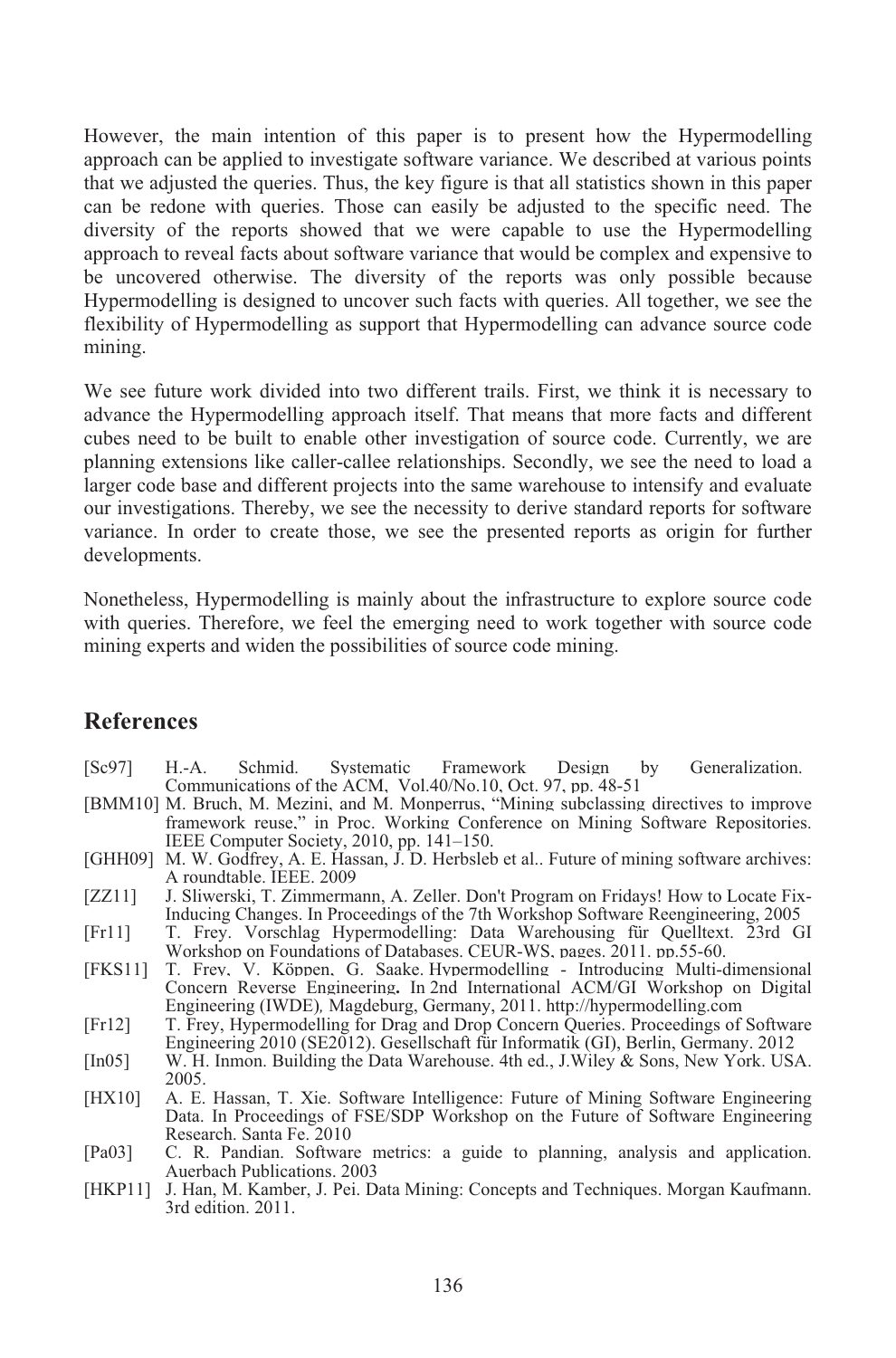# **SEI**SOFTWARE ENGINEERING

**Zertifizieru ng und m modellget riebene E ntwicklu ngs icherer S Software ( ZeMoSS S)**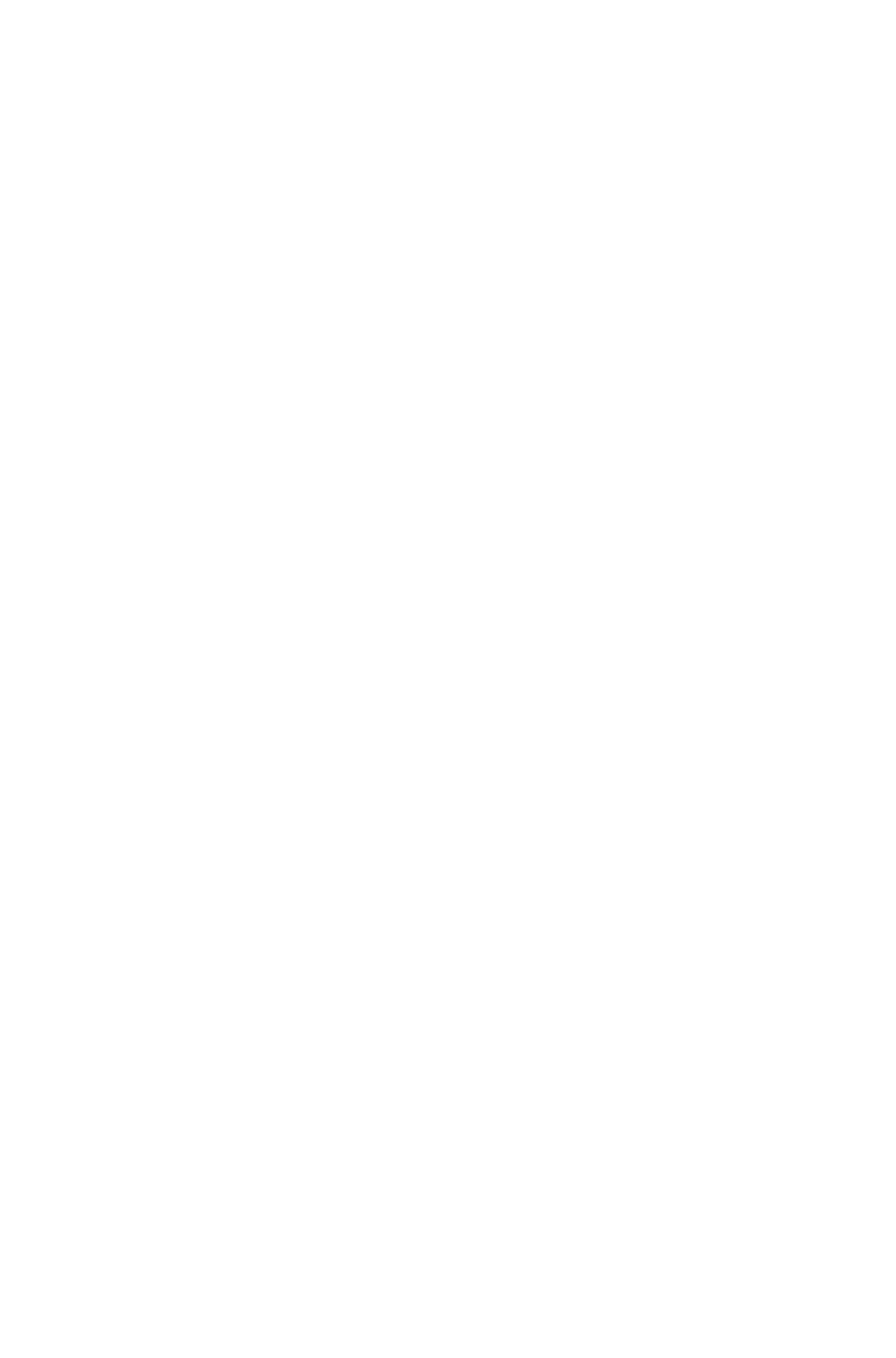# ZeMoSS-Workshop: Zertifizierung und modellgetriebene Entwicklung sicherer Software

Michaela Huhn<sup>1</sup> Stefan Gerken<sup>2</sup> Carsten Rudolph<sup>3</sup> <sup>1</sup> Institut für Informatik, Technische Universität Clausthal 2 IC MOL RA R&D, Siemens AG, Braunschweig <sup>3</sup> Fraunhofer Institut für Sichere Informationstechnologie (SIT), Darmstadt

.<br>Mit dem vielfältigen Einsatz softwaregesteuerter Produkte und Infrastrukturen in unserem Alltag wachsen die Software-Qualitätsanforderungen, sowohl bezüglich der funktionalen Sicherheit als auch bezüglich der Informationssicherheit. In der Luft- und Raumfahrt, der Lüft-Energieerzeugung und im Schienenverkehr, aber auch in der Medizintechnik, der Automobiltechnik und bei mobilen Systemen sind Zertifizierung und der Nachweis der Sicherheit kritischer Systeme und softwarespezifische Sicherheitsnormen international etabliert und bindend. Zwei aktuelle, domänenübergreifende Herausforderungen bei der Entwicklung sicherer Software werden im Workshop adressiert:

- Modellgetriebene Entwicklung eingebetteter Software wird in der Industrie immer wichtiger und in ihren Grundlagen für höhere Sicherheitsanforderungsstufen seit langem in Sicherheitsnormen als dringend empfohlen klassifiziert. Da Normen aber immer nur die etablierten Regeln der Technik darstellen, entsteht für den Hersteller mit jedem Schritt hin zum erweiterten Einsatz modellgetriebener Methoden und Werkzeuge die Herausforderung, dass diese im Zertifizierungsprozess neu akzeptiert werden müssen, selbst wenn noch keine normativen Aussagen zu ihnen vorliegen.
- Durch die zunehmende Vernetzung kritischer Infrastrukturen und die Anbindung mobiler Endgeräte entstehen neue Risiken aus der wechselseitigen Abhängigkeit von Informationssicherheit und funktionaler Sicherheit. Hier sind eine Integration von Safety- und Security-Prozess und neue Methoden gefragt, die eine verbindende Behandlung von funktionaler Sicherheit und Informationssicherheit in der Risikoanalyse, der Entwicklung und beim Sicherheitsnachweis unterstutzen. ¨

Der ZeMoSS-Workshop soll den Austausch über offene Fragen und Lösungsansätze zu diesen Herausforderungen domanen ¨ uber ¨ greifend zwischen Teilnehmern aus Industrie und aresen rieraasiorae<br>Forschung fördern.

Die Einladung zur Einreichung von Beiträgen führte zu sieben Einreichungen. Jede Einreichung wurde von mindestens drei Programmkomiteemitgliedern, assistiert durch externe Gutachter, begutachtet. Das Programmkomitee nahm fünf Beiträge zur Veröffentlichung im Tagungsband an, ein weiterer, nachträglich eingereichter Beitrag konnte für einen Vor-<br>im Tagungsband an, ein weiterer, nachträglich eingereichter Beitrag konnte für einen Vortrag zugelassen werden. Zusätzlich konnten wir mit Prof. Dr. Jens Braband, einen ausgewiesenen Experten für Sicherheit in der Bahntechnik, eine Key Note gewinnen:<br>wiesenen Experten für Sicherheit in der Bahntechnik, eine Key Note gewinnen: